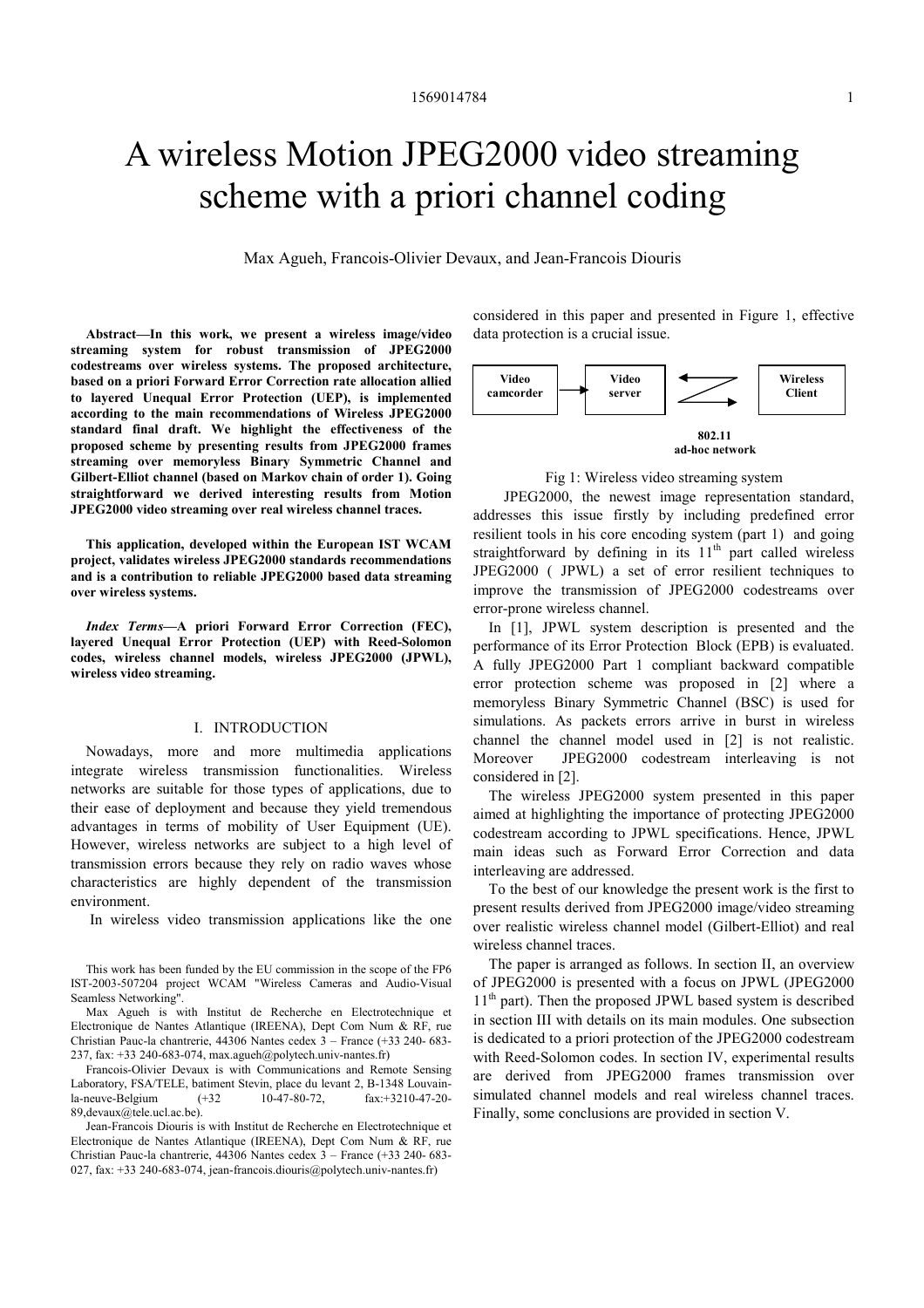## II. JPEG2000 AND WIRELESS JPEG2000 (JPWL) OVERVIEW

JPEG2000 is the newest image compression standard completing the existing JPEG standard [3].

The interest for JPEG2000 is growing since the Digital Cinema Initiatives (DCI) has selected JPEG2000 for future distribution of motion pictures.

Its main characteristics are: lossy or lossless compression modes; resolution, quality and spatial scalability; transmission and progressive image reconstruction; error resilience for low bit rate mobile applications; Region Of Interest (ROI) functionality, etc.

Part 1 of the standard defines different tools allowing the decoder to detect errors in the transmitted codestream, to select the erroneous part of the code and to synchronise the decoder in order to avoid decoder crash. Even if those tools give a certain level of protection from transmission errors, they become ineffective when the transmission channel experiences high bit error rate. Wireless JPEG2000 (JPEG2000  $11<sup>th</sup>$  part) addressed this issue by defining techniques to make JPEG2000 codestream more resilient to transmission errors in wireless systems.

Wireless JPEG (JPWL) which is still in standardization process, specifies error resilience tools such as Forward Error Correction, interleaving, unequal error protection.

In this paper we present a wireless JPEG2000 video streaming system based on the recommendations of JPWL final draft [4].

## III. A WIRELESS JPEG2000 IMAGE/VIDEO STREAMING SYSTEM

## A. System functionalities:

The functionalities of the proposed JPWL based system are presented in figure 2. The aim of this system is to efficiently transmit a Motion JPEG2000 (MJ2) video sequence through a wireless channel.

The considered wireless channel models are the BSC and Gilbert-Elliot channel models and finally a channel based on real traces.

1)Description : The input of the JPWL codec is a Motion JPEG2000 (MJ2) file. The JPEG2000 codestreams included in the Motion JPEG2000 file are extracted and indexed.

These indexed codestreams are then transmitted to the JPWL encoder ([4] presents a more accurate description of the JPWL encoder and decoder used) which applies FEC at the specified rate and adds the JPWL markers in order to make the codestream compliant to the Wireless JPEG2000 standard. At this stage, the frames are still JPEG2000 part 1 compliant, which means that any JPEG2000 decoder is able to decode them.

To increase the JPWL frames robustness, an interleaving mechanism is processed before each frame transmission through the error-prone channel. This is a recommended mechanism for transmission over wireless channel where

errors occur in burst (contiguous long sequence of errors). Thank to the interleaving mechanism the correlation between errors is reduced.

The step following the JPWL frames interleaving is the RTP packetisation. In this process, JPEG2000 codestream data or other types of data are incorporated into RTP packets as described in [5].

RTP packets are then transmitted through the wireless channel which is first modelled by a memoryless BSC or a memory Gilbert-Elliot (GE) channel model. These two channel models will be further presented.

At the decoder side, after the depacketisation process, the JPWL decoder corrects and decodes the received JPWL frames and rebuilds the JPEG2000 frames. At this stage, parameters such as Packet Error Rates (PER) are extracted and give information on the channel state. The decoder sends this information back to the JPWL encoder via the Up link.

The last process of the transmission chain is the evaluation of the Peak Signal to Noise Ratio (PSNR) which measures the distortion between the transmitted and the decoded image/video.



Fig 2: JPWL based system functionalities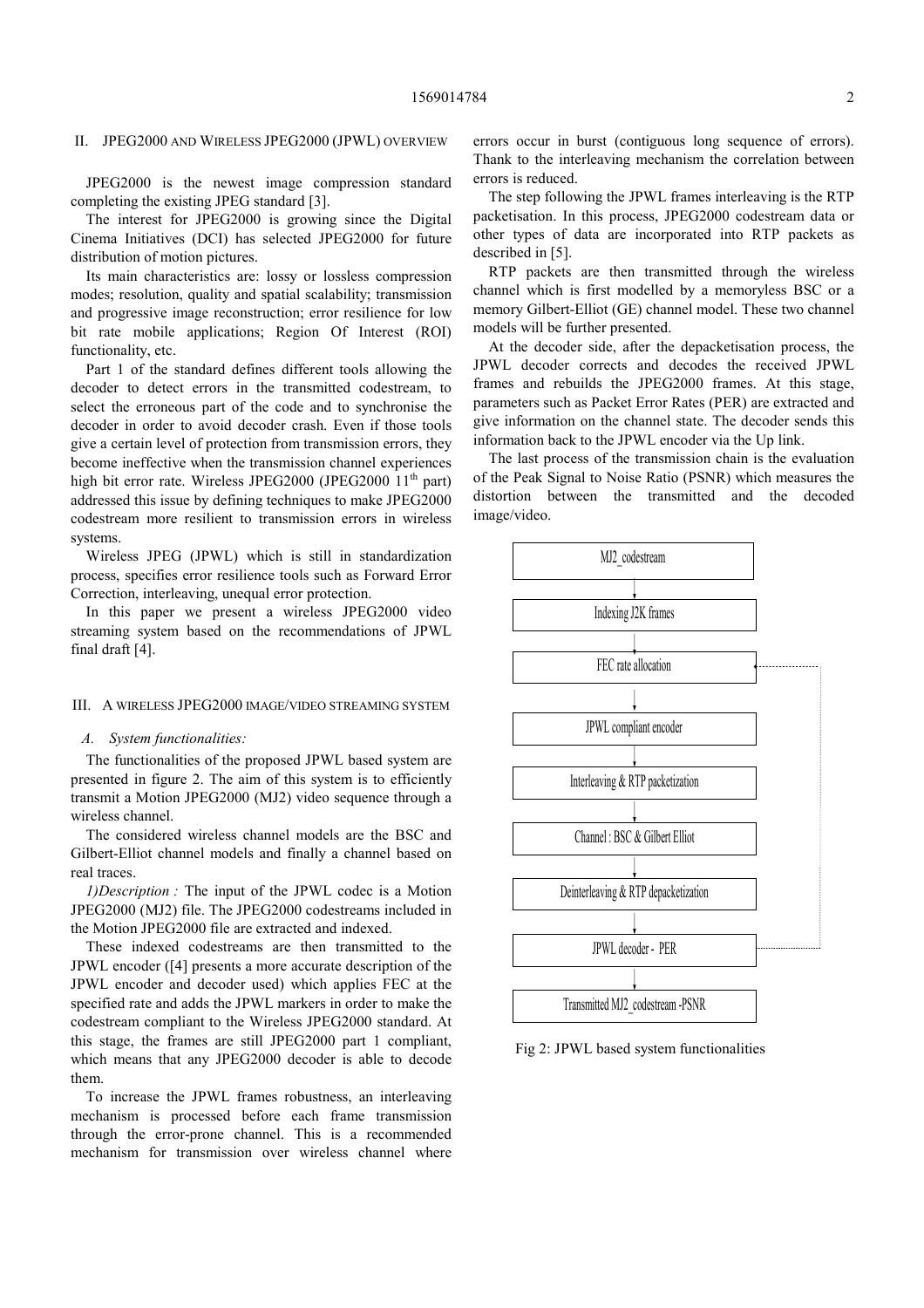2) Wireless channel modeling: When designing the JPWL encoder, different channel models where studied to enhance the protection mechanism. A special interest was dedicated in this work to wireless channel modeling. In the first step the channel was modeled as a memoryless BSC. This type of channel is characterized by uncorrelated error occurrences which are not really representative of real wireless channel. Indeed, wireless channels experience burst errors leading to a correlated repartition of errors. So, the second channel model considered in our work is the Gilbert-Elliot model. This model is based on first order Markov chains and is a packet level model emulating the correlated error characteristics of wireless channel.

Memoryless Binary Symmetric channel: A BSC model represented in figure 3 is an idealised communication channel with binary input and binary output where

 $p(y = 0 | x = 1) = p(y = 1 | x = 0) = p$ 

The probability that a bit sent over a BSC is correctly received is (1-p) and is independent of the previous transmission, meaning that errors are uncorrelated. This assumption is no more justified in wireless channel where errors are correlated and arrive in burst.



Fig 3: Binary Symmetric Channel

For simplicity, we use this model in the first step of our work but we then developed a more realistic wireless channel model, the Gilbert-Elliot channel model, which is based on the first order Markov chain.

Markov based Gilbert-Elliot channel model: The wireless channel is modelled to have two states: good and bad [6]. In the good state  $(g)$ , the channel provides a constant and low bit error probability ( $e_G$ ) whereas in the bad state ( $b$ ), the channel experiences a high bit error probability ( $e_B$ ). Hence,

 $e_G \ll e_B$ .

Therefore, our wireless channel is modelled as a two state Markov process (figure 4).





With this model the channel will produce error bursts. This is because while in bad state the probability of staying in it is greater than the probability of returning to good state.

This Markov process is applied for each bit of codestream, and to compute the bit error rate (BER), we consider the

probability of staying in bad state (p(b)).

Of course, applying conditional probability, we have:

 $(p(g|g) + p(b|g) = 1$  and  $p(g|b) + p(b|g) = 1$ And

 $p(g) = p(g|g) \cdot p(g) + p(g|b) \cdot p(b)$  (1.1)  $p(b) = p(b|g) \cdot p(g) + p(b|b) \cdot p(g)$  (1.2)

We obtain the expected  $p(b)$  as follows:

 $p(b) = [1 - p(g|g)] / [2 - p(g|g) - p(b|b)]$  (1.3) A comprehensive description of the Markov modelling for wireless channel is explained in [6].

B. The protection strategy

In order to make JPEG2000 codestreams resilient to transmission errors, Unequal Error Protection (UEP) is applied on the codestreams and Forward Error Correction with a priori assignment of Reed-Solomon (RS) codes is used.

In the "a priori protection strategy" we empirically defined a set of RS codes for each image quality layer. So for an image with L quality layers we chose a set of L Reed-Solomon codes between the RS default codes registered by the JPWL Registration Authority. The most powerful of the L Reed-Solomon codes is assigned to the first layer and the other codes are assigned by decreasing order of power to the other quality layers. By this way all the image content is protected by decreasing order of importance in other words this protection strategy could be seen as a layered unequal error protection with fixed RS codes.

## IV. JPEG2000 IMAGES/VIDEO STREAMING RESULTS

The interest of this section is to show the results achieved when using channel models and highlight the practical interest of the proposed JPWL based system by using real wireless channel traces.

The video sequence used is the *speedway.mi2* [7] containing 200 JPEG2000 frames and when dealing with a single image streaming, the corresponding image is speedway  $130j2k$ (576x720, 3 components, 3 layers) compressed at an overall quality of 0.2 bpp (bit per pixel) with 0.05 bpp for base layer, 0.1 bpp for the second layer and 0.2 bpp for the third layer.

As error occurrence in the transmission channel is a random process, different runs were made for each simulation and the Mean Square Error (*MSE*) between the original image ( $I_o$ ) and the decoded image  $(I_d)$ , is averaged over all the runs in

order to have statistically representative metrics.

The measured Peak Signal to Noise Ratio (PSNR) is obtained as

follows:

$$
MSE \t(I_o, I_d) = \frac{1}{M \tN} \sum_{x=1}^{M} \sum_{y=1}^{N} |I_o(x, y) - I_d(x, y)|^2
$$
  

$$
\frac{MSE}{MSE} = \frac{MSE}{N \t f_{\text{parameters}}}
$$
  

$$
PSNR = 10 * \log_{10} \left( \frac{255^{-2}}{MSE} \right)
$$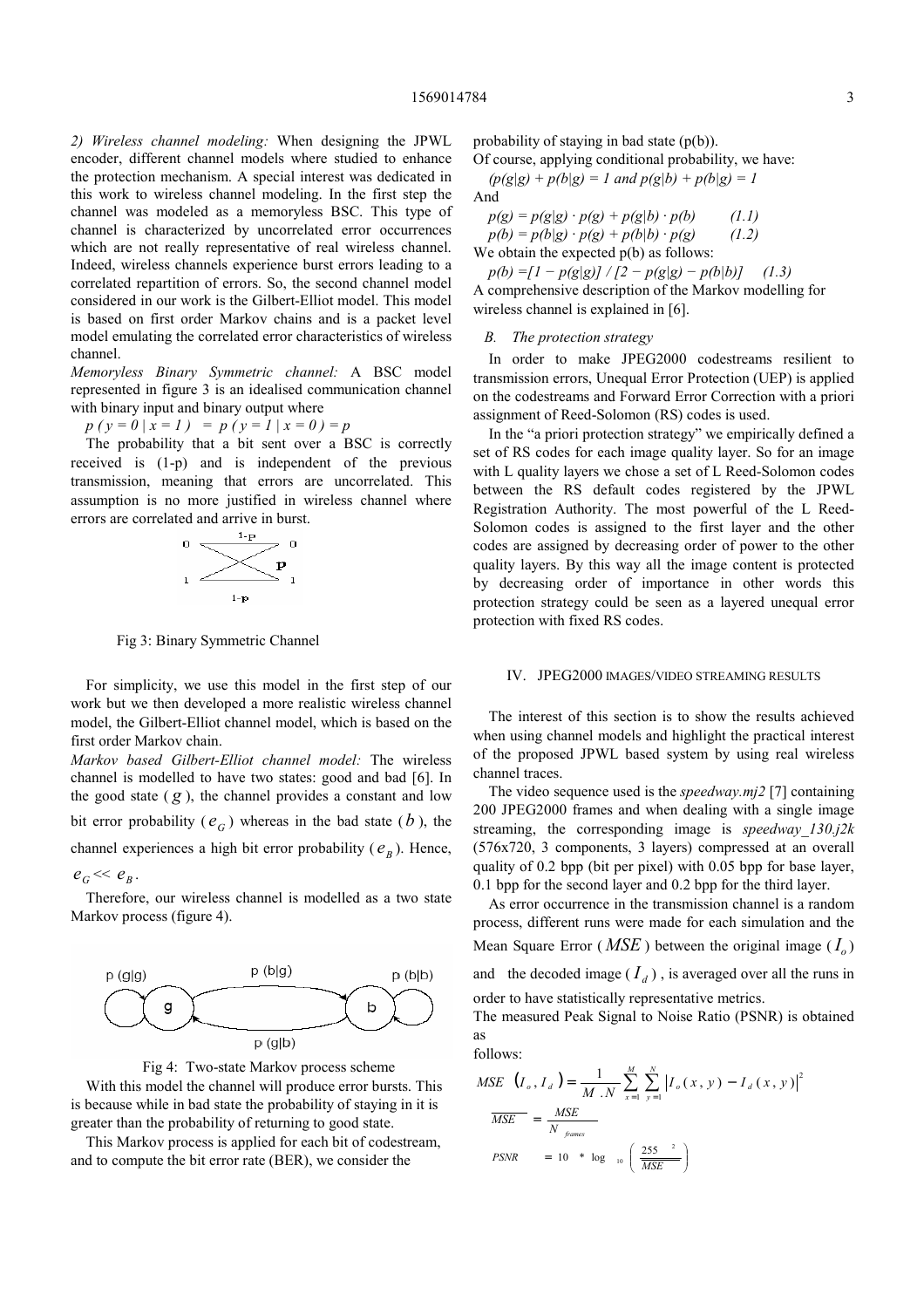Where *MSE* is the Mean Square Error over all the  $N<sub>frames</sub>$  images considered. In the case of Motion JPEG2000 streaming,  $N_{frames}$  represents the 200 JPEG2000 frames constituting the video sequence and in the single image transmission case  $N_{\text{frames}}$  represents the number of trials needed to have a statistically representative metric. In the last case, each PSNR measure is associated to a decoding rate metric which corresponds to crash estimation on the basis of 1000 transmission trials. Considering more realistic image quality metrics like Structural Similarity Index (SSIM) or Mean Opinion Score (MOS) could be an interesting extension to this work.

The overall protection rate is  $R = 2/3$  and the selected Reed-Solomon codes used for all image/video streaming tests are: RS (48, 32) for base layer, RS (40, 32) for layer 2, RS (37, 32) for layer 1.

## A. JPEG2000 image transmission over memoryless Binary Symmetric Channel model:

Figure 5 shows Peak Signal to Noise Ratio (PSNR) versus Bit Error Rate ( $BER$ ), when transmitting a JPEG2000 image (speedway  $130$ , $i2k$ ) through a channel modelled as a memoryless BSC along with the decoding rate associated to the image transmission trials.<br>JPEG 2000 image transmission over BSC





From figure 5 we observed that when transmitting JPEG2000 frames over memoryless BSC without a priori FEC the mean PSNR is very low (under 20dB) whereas the proposed scheme significantly improved the quality of the transmitted frames and considerably reduced the decoder crashing rate.

When compared to the non JPWL compliant layered Unequal Error Protection presented in [2], our JPWL based scheme yields an improvement of 10 dB for  $BER \leq 1.10^{-3}$ . Above this value the performances quickly degrade due to the suboptimal protection rate allocation mechanism.

# B. JPEG2000 frames transmission over Gilbert-Elliot Channel:

Gilbert-Elliot channels with different BER were emulated by deriving from equation (1.3) the corresponding set of values of  $P(g/g)$  and  $P(b/b)$  respectively the probability to stay in a good state and the probability to stay in a bad state.

Figure 6 indicates the Peak Signal to Noise Ratio (PSNR) versus BER with the associated successful decoding rate curve.



Fig 6: JPEG2000 image transmission over GE channel

In this case, the Peak Signal to Noise Ratio (PSNR) improvement is also obvious. It is worth noticing that for a Gilbert-Elliot channel the successful decoding rate is very low when compared to the BSC due to the fact that errors occur in bursts.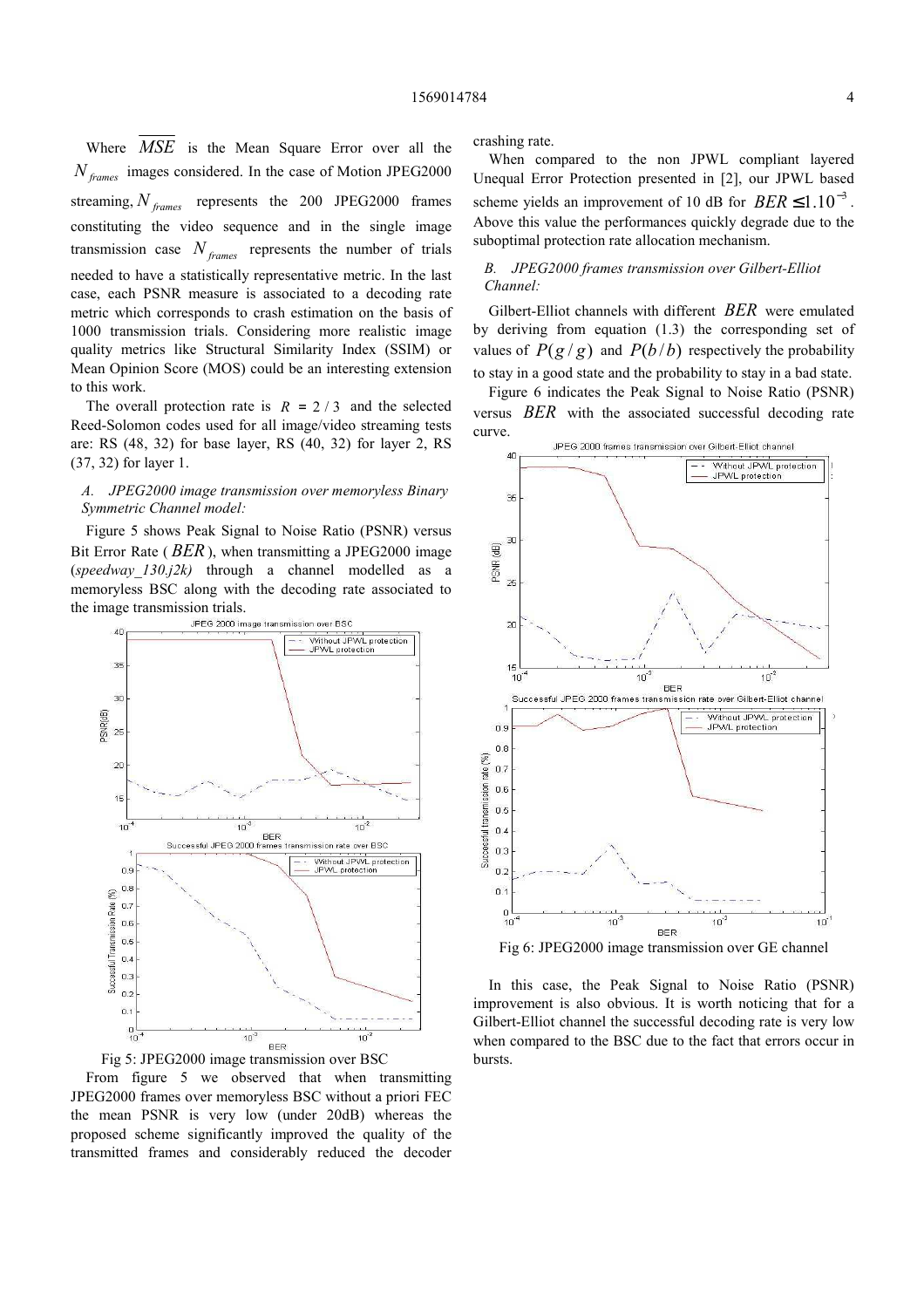Hence, when the *BER* is increased (beyond  $1.10^{-3}$ ) the decoded images quality drastically decreased inferring the necessity of building an optimal FEC rate allocation mechanism based on a dynamic adaptation to channel conditions. This could be an interesting extension to our work

 From those tests we concluded that the a priori FEC protection strategy yields tremendous improvement in terms of PSNR and considerably reduced decoding crashes. However this protection strategy is effective as far as the selected RS codes leads to a good compromise in terms of protection rate/distortion ratio.

## C. JPEG2000 codestreams interleaving for transmission over Gilbert-Elliot Channel:

In this section JPEG2000 codestreams interleaving is evalutated. The considered channel is a Gilbert-Elliot channel emulated with a  $BER = 1,195.10^{-3}$  and the interleaving degrees are 1, 2, 4, 8 , 16 , 32, 64 and 128. Table 1 shows the PSNR evolution as function of interleaving degree  $I$ .

TABLE 1: INTERLEAVING DEGREE AND ASSOCIATED IMAGE PSNR

| Interleaving degree I | PSNR(dB) | Successful decoding<br>rate $(\%)$ |
|-----------------------|----------|------------------------------------|
| ΙĦ                    | 18.4149  | 0.770                              |
| $I=2$                 | 20.3488  | 0.904                              |
| $I = 8$               | 22.5024  | 0.936                              |
| $I=16$                | 22.7078  | 0.928                              |
| $I=32$                | 23.0597  | 0.94                               |
| $I = 64$              | 23.7704  | 0.924                              |
| $I = 128$             | 23.1956  | 0.921                              |

The interest of interleaving is shown in table 1 in the sense that the PSNR is increasing with the interleaving degree  $I$ . The results presented in table 1 are valid for a Gilbert-Elliot channel with a specific error correlation factor and are no longer the same when this factor changes. For the considered channel, we can observe that for  $I \leq 8$ , interleaving has no noticeable impact because the interleaving degree  $I$  is smaller than the average error burst length (estimated to 6 bytes in this case). It is worth noticing that higher values of  $I(128)$  yield only slight improvement in terms of PSNR while consuming considerable memory resources leading to the conclusion that reasonable interleaving degrees (typically  $I = 16$  or  $I = 32$ ) are a good compromise.

# D. Wireless Motion JPEG2000 video transmission over real wireless channel traces :

Thanks to the wireless multimedia system proposed in figure 7, the effectiveness of the JPWL codec is evaluated by computing the PSNR at the output of the system. Through a client/server application the JPEG2000 frames extracted from the Motion JPEG2000 (MJ2) file are transmitted to the receiver which represents the wireless client.



Fig 7: Wireless multimedia system

The wireless channel is emulated by wireless channel traces [8]. Those traces are a set of loss patterns covering different transmission scenarios (mobile or static). They where generated by connecting two laptops in ad-hoc network using two PCMCIA IEEE 802.11b/g cards (at 2,4 GHz).

The video sequence is streamed over the generated loss patterns. Each pattern corresponds to a specific Carrier to Noise ratio N  $\stackrel{C}{=}$  ( N  $\frac{C}{C}$  is the ratio between the desired signal and the total received noise power). The considered loss patterns had a N  $\frac{C}{C}$  varying between 11dB and 21 dB corresponding to Bit Error Rate between 0.0001 and 0.025. The used mode at the physical layer of the wireless link is the mode 4 where the modulation is QPSK , the coding rate is 3/4 and the Nominal Data Rate  $R_{\text{Nominal}}$  is 18Mbit/s.

As the previous section already demonstrates the necessity of using JPWL protection for a robust transmission of JPEG2000 streams, video transmission without JPWL features is not considered in this part. Figure 8 shows the PSNR of the decoded video sequence when applying a priori FEC rate allocation with layered unequal error protection.



Fig 8: Wireless Motion JPEG2000 video streaming